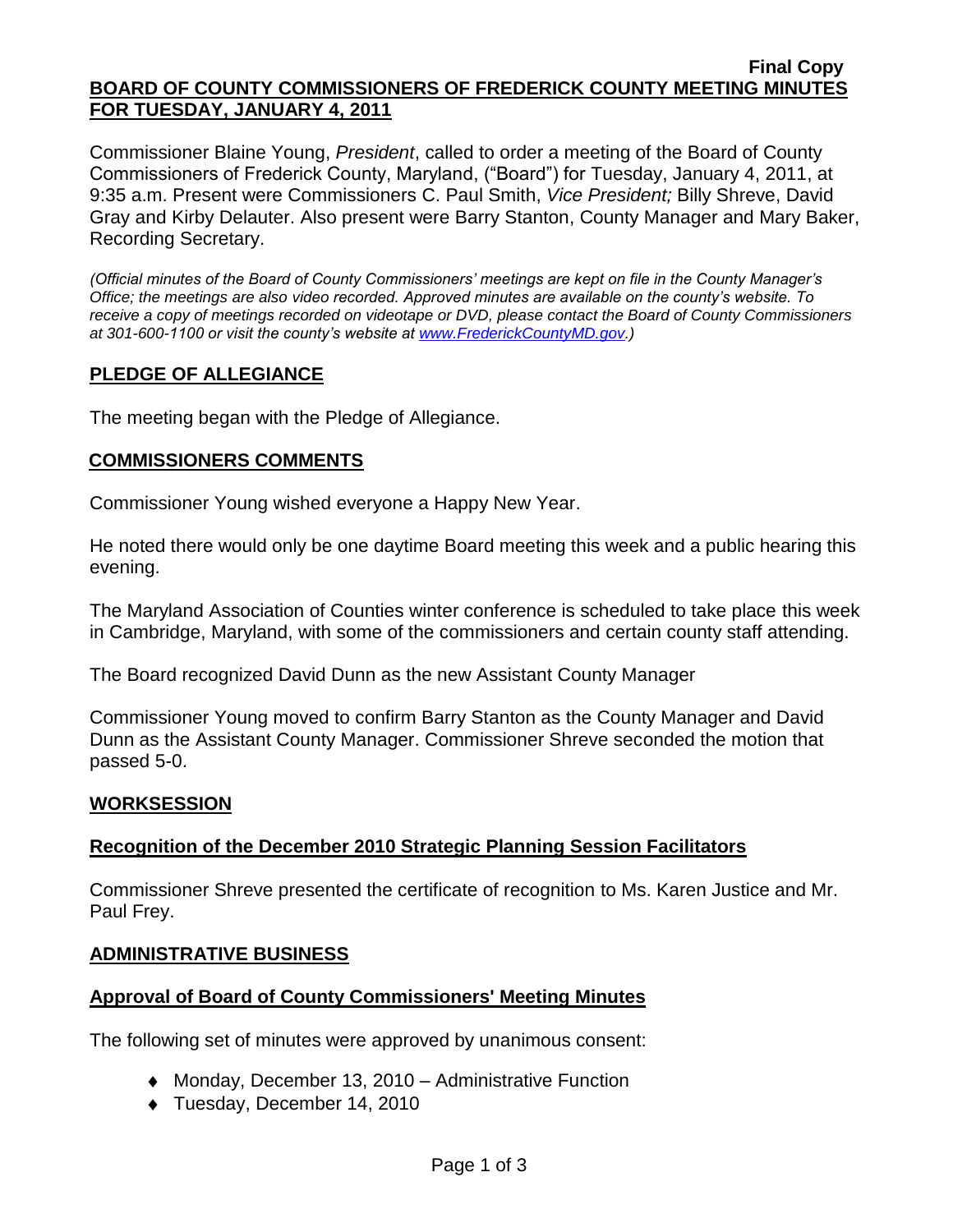### **Final Copy BOARD OF COUNTY COMMISSIONERS OF FREDERICK COUNTY MEETING MINUTES FOR TUESDAY, JANUARY 4, 2011**

- Tuesday, December 14, 2010 Administrative Function
- ◆ Wednesday, December 15, 2010 Administrative Function

## **CONSENT AGENDA**

### **BUDGET TRANSFER**

1. #BT-11-078, Aging, Citizens Services Division

## **CHANGE ORDERS**

- 1. FY 2010 Bituminous Overlay of Various County Roadways, Contract No. C29919, Change Order No. 8 – Chuck Nipe and Robert Shen, Public Works Division
- 2. FY 2010 Bituminous Overlay of Various County Roadways, Contract No. C29919, Change Order No. 10 – Chuck Nipe and Robert Shen, Public Works Division

# **EASEMENT**

1. Partial Release of Water and Sewer Easement – Windsor Knolls, Winmoor Court – Beth Ramacciotti, Utilities and Solid Waste Management Division

# **GRANTS**

- 1. Certified Local Government (CLG) Education and Training Application for FFY 2011 Janet Davis, Planning Division
- 2. National Emergency Grant (Apply for, Accept, and Subsequent Budget Transfers) Laurie Holden, Economic Development Division
- 3. FY 2010 Citizen Corps Grant Award and Associated Budget Transfer Seamus Mooney, Emergency Management Division

Commissioner Delauter had questions regarding FY 2010 Bituminous Overlay of Various County Roadways, Contract No. C29919, Change Order No. 8.

Mr. Tom Meunier and Mr. Robert Shen, Public Works Division and Mr. Kevin Demosky, Utilities and Solid Waste Management Division, presented information.

Commissioner Smith moved approval of the consent agenda as presented. Commissioner Shreve seconded the motion that passed 5-0.

## **ADMINISTRATIVE BUSINESS**

## **Frederick County's Snow Removal Operations Plan Update – Tom Meunier, Public Works Division**

Mr. Meunier and staff presented the update.